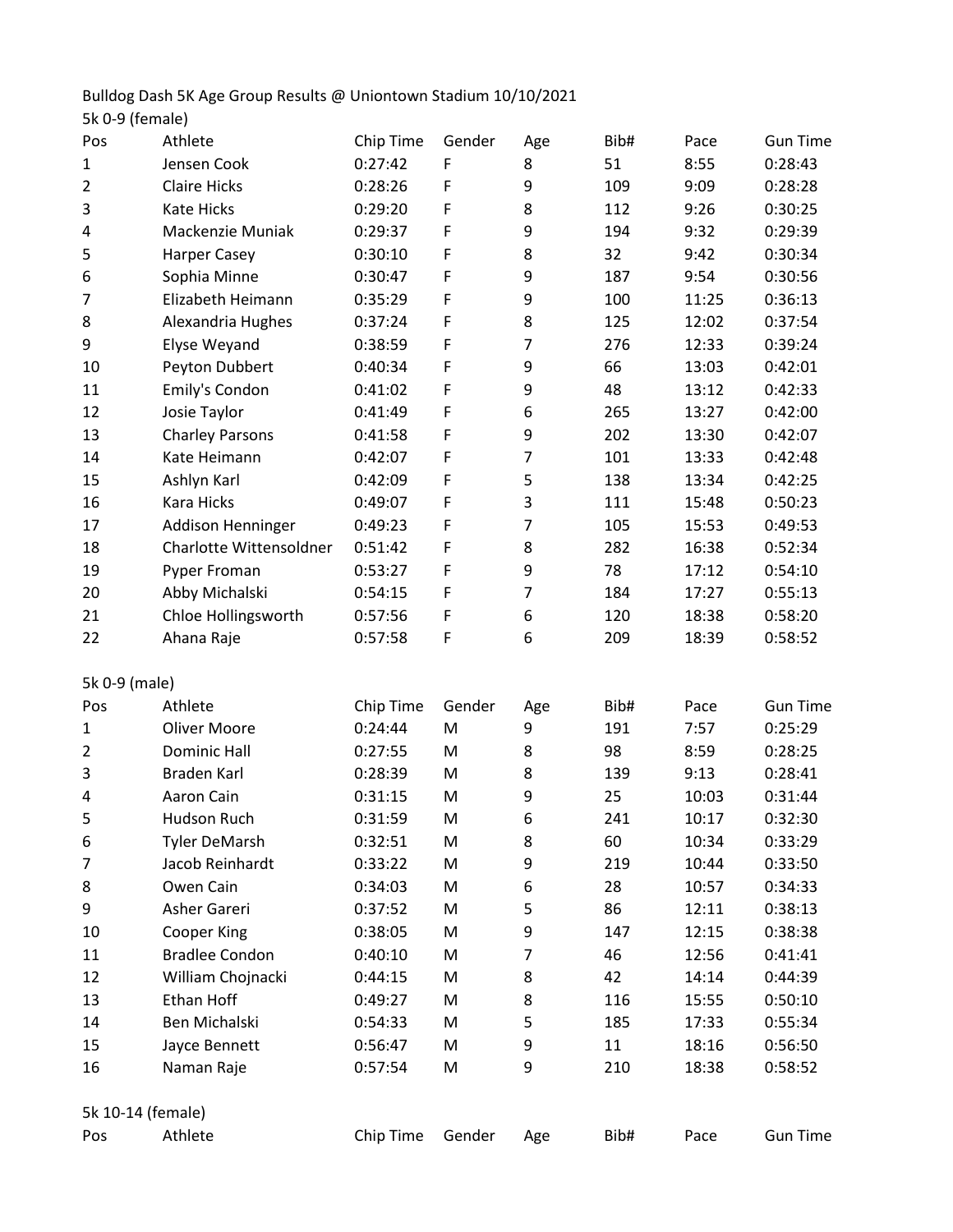| $\mathbf{1}$    | Londyn Glass           | 0:26:49   | F           | 12  | 90   | 8:37  | 0:26:52         |
|-----------------|------------------------|-----------|-------------|-----|------|-------|-----------------|
| $\overline{2}$  | Lucia Sveda            | 0:27:47   | F           | 12  | 262  | 8:56  | 0:27:51         |
| 3               | Liana Beadling         | 0:28:21   | F           | 12  | 295  | 9:07  | 0:28:34         |
| 4               | Addison Lockwood       | 0:29:38   | F           | 12  | 162  | 9:32  | 0:29:47         |
| 5               | Gabriella Castillo     | 0:32:50   | F           | 12  | 35   | 10:34 | 0:33:00         |
| 6               | Paige Keller           | 0:32:51   | F           | 12  | 143  | 10:34 | 0:33:00         |
| 7               | Summer Isakov          | 0:33:03   | F           | 12  | 136  | 10:38 | 0:33:16         |
| 8               | Mira Salmon            | 0:33:29   | F           | 11  | 244  | 10:46 | 0:33:42         |
| 9               | Kyra Fultz             | 0:34:17   | F           | 11  | 81   | 11:02 | 0:34:22         |
| 10              | Sofie Helmich          | 0:34:40   | F           | 12  | 104  | 11:09 | 0:34:48         |
| 11              | Adelynn Tompot         | 0:35:35   | F           | 12  | 266  | 11:27 | 0:35:45         |
| 12              | Mackenzie Longgood     | 0:35:55   | F           | 13  | 163  | 11:33 | 0:36:04         |
| 13              | <b>Natalie Potts</b>   | 0:37:00   | F           | 13  | 207  | 11:54 | 0:37:16         |
| 14              | Mckenna Dubbert        | 0:37:54   | $\mathsf F$ | 11  | 65   | 12:12 | 0:39:23         |
| 15              | Emma Dobson            | 0:40:27   | F           | 12  | 64   | 13:01 | 0:40:39         |
| 16              | Isabella King          | 0:42:52   | F           | 12  | 148  | 13:47 | 0:43:04         |
| 17              | Maile Wray             | 0:42:54   | F           | 13  | 284  | 13:48 | 0:43:04         |
| 18              | Zuriana Lester         | 0:47:06   | F           | 12  | 158  | 15:09 | 0:47:09         |
| 19              | Elizabeth Wiley        | 0:48:07   | F           | 13  | 278  | 15:29 | 0:48:22         |
| 20              | Clara Steenwyk         | 0:49:14   | $\mathsf F$ | 12  | 256  | 15:50 | 0:49:27         |
| 21              | Adelynn Hoffman        | 0:49:18   | F           | 12  | 118  | 15:52 | 0:49:29         |
| 22              | Shelby Hiner           | 0:50:16   | F           | 12  | 115  | 16:10 | 0:50:31         |
| 23              | Elaina Hernandez       | 0:51:15   | F           | 12  | 107  | 16:29 | 0:51:57         |
| 24              | Aubrey Isakov          | 0:52:05   | F           | 11  | 134  | 16:45 | 0:53:24         |
| 5k 10-14 (male) |                        |           |             |     |      |       |                 |
| Pos             | Athlete                | Chip Time | Gender      | Age | Bib# | Pace  | <b>Gun Time</b> |
| 1               | Logan Noirot           | 0:21:24   | M           | 13  | 300  | 6:53  | 0:21:26         |
| $\overline{2}$  | Colin Kendrick         | 0:23:21   | M           | 12  | 144  | 7:31  | 0:23:23         |
| 3               | Samuel Holt            | 0:23:54   | M           | 12  | 124  | 7:41  | 0:23:56         |
| 4               | Charlie Campbell       | 0:24:06   | M           | 14  | 30   | 7:45  | 0:24:11         |
| 5               | Justin Reinhardt       | 0:25:01   | M           | 11  | 221  | 8:03  | 0:25:27         |
| 6               | Caleb Cook             | 0:26:12   | M           | 10  | 50   | 8:26  | 0:27:12         |
| 7               | <b>William Casper</b>  | 0:27:34   | M           | 11  | 34   | 8:52  | 0:27:40         |
| 8               | Anthony Ashton         | 0:27:47   | M           | 11  | 6    | 8:56  | 0:27:51         |
| 9               | <b>Graham Campbell</b> | 0:28:54   | M           | 11  | 31   | 9:18  | 0:29:01         |
| 10              | Aiden Brueck           | 0:32:07   | M           | 14  | 24   | 10:20 | 0:32:14         |
| 11              | Logan DeMarsh          | 0:32:52   | M           | 10  | 58   | 10:34 | 0:33:31         |
| 12              | Mason Blair            | 0:32:52   | M           | 10  | 15   | 10:34 | 0:33:19         |
| 13              | <b>Cameron Hughes</b>  | 0:32:57   | M           | 11  | 126  | 10:36 | 0:33:32         |
| 14              | Jackson Green          | 0:33:18   | M           | 14  | 92   | 10:43 | 0:33:47         |
| 15              | Chase Helmich          | 0:33:20   | M           | 10  | 103  | 10:43 | 0:33:21         |
| 16              | Gavyn Hart             | 0:33:45   | M           | 11  | 99   | 10:51 | 0:33:49         |
| 17              | samuel scavelli        | 0:34:01   | M           | 10  | 245  | 10:57 | 0:34:49         |
| 18              | Joey Fazek             | 0:35:58   | M           | 11  | 399  | 11:34 | 0:36:39         |
| 19              |                        |           | M           |     |      |       |                 |
|                 | Mason Castillo         | 0:36:18   |             | 10  | 36   | 11:41 | 0:36:45         |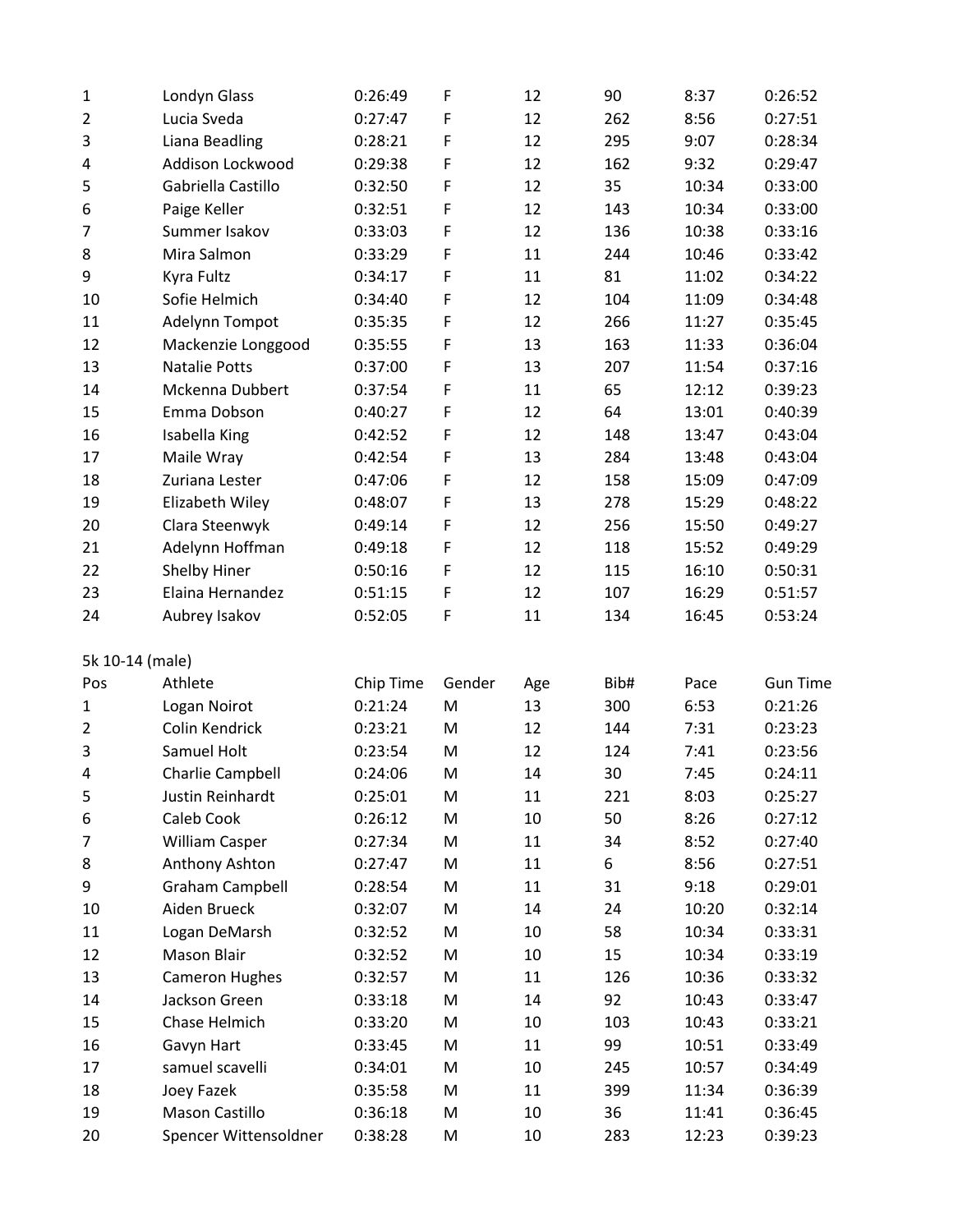| 21             | <b>Ben Stepp</b>      | 0:41:01   | M      | 13  | 257  | 13:12 | 0:41:01         |
|----------------|-----------------------|-----------|--------|-----|------|-------|-----------------|
| 22             | Matthew Hollingsworth | 0:42:38   | M      | 13  | 122  | 13:43 | 0:42:45         |
| 23             | Kahner Adelman        | 0:45:46   | M      | 10  | 304  | 14:44 | 0:46:25         |
| 24             | Anthony Bordonaro     | 0:48:43   | M      | 14  | 16   | 15:40 | 0:48:50         |
| 25             | Kyle Reedy            | 0:49:42   | M      | 12  | 218  | 16:00 | 0:50:25         |
| 26             | <b>Mitchel Myers</b>  | 0:52:19   | M      | 12  | 198  | 16:50 | 0:53:02         |
| 27             | Aiden Maier           | 0:53:27   | M      | 12  | 165  | 17:12 | 0:54:36         |
| 28             | Jackson Reedy         | 0:57:56   | M      | 10  | 217  | 18:38 | 0:58:40         |
| 29             | Nicholas Myers        | 0:57:57   | M      | 10  | 199  | 18:39 | 0:58:39         |
|                | 5k 15-19 (female)     |           |        |     |      |       |                 |
| Pos            | Athlete               | Chip Time | Gender | Age | Bib# | Pace  | <b>Gun Time</b> |
| 1              | Parker Green          | 0:26:11   | F      | 16  | 93   | 8:25  | 0:26:39         |
|                | 5k 15-19 (male)       |           |        |     |      |       |                 |
| Pos            | Athlete               | Chip Time | Gender | Age | Bib# | Pace  | <b>Gun Time</b> |
| $\mathbf 1$    | Sam Matos             | 0:23:46   | M      | 15  | 173  | 7:38  | 0:23:53         |
| $\overline{2}$ | Zach Lininger         | 0:24:03   | M      | 18  | 160  | 7:44  | 0:24:07         |
| 3              | <b>Billy Strait</b>   | 0:28:08   | M      | 15  | 259  | 9:03  | 0:28:17         |
| 4              | Jack Cole             | 0:38:14   | M      | 15  | 45   | 12:18 | 0:38:35         |
|                | 5k 20-24 (female)     |           |        |     |      |       |                 |
| Pos            | Athlete               | Chip Time | Gender | Age | Bib# | Pace  | <b>Gun Time</b> |
| 1              | Stephanie Bortz       | 0:27:40   | F      | 23  | 17   | 8:54  | 0:28:43         |
|                | 5k 20-24 (male)       |           |        |     |      |       |                 |
| Pos            | Athlete               | Chip Time | Gender | Age | Bib# | Pace  | <b>Gun Time</b> |
| 1              | Ryan Yaneff           | 0:30:59   | M      | 24  | 286  | 9:58  | 0:31:16         |
|                | 5k 25-29 (female)     |           |        |     |      |       |                 |
| Pos            | Athlete               | Chip Time | Gender | Age | Bib# | Pace  | <b>Gun Time</b> |
| 1              | Jenny Tsangeos        | 0:28:58   | F      | 28  | 269  | 9:19  | 0:29:30         |
| 2              | Nicole Tremmel        | 0:32:00   | F      | 25  | 268  | 10:18 | 0:32:07         |
| 3              | Kaitlyn King          | 0:32:37   | F      | 29  | 150  | 10:30 | 0:33:15         |
|                | 5k 25-29 (male)       |           |        |     |      |       |                 |
| Pos            | Athlete               | Chip Time | Gender | Age | Bib# | Pace  | <b>Gun Time</b> |
| 1              | Shawn McDaniel        | 0:29:15   | M      | 26  | 297  | 9:24  | 0:29:49         |
| 2              | Zach Garber           | 0:30:38   | M      | 26  | 83   | 9:51  | 0:30:45         |
|                | 5k 30-34 (female)     |           |        |     |      |       |                 |
| Pos            | Athlete               | Chip Time | Gender | Age | Bib# | Pace  | <b>Gun Time</b> |
| 1              | Megan Lanzarotta      | 0:26:43   | F      | 33  | 156  | 8:36  | 0:26:58         |
| $\overline{2}$ | Stephanie Inglezakis  | 0:28:00   | F      | 32  | 133  | 9:00  | 0:28:49         |
| 3              | Paige Pribonic        | 0:31:30   | F      | 30  | 208  | 10:08 | 0:31:51         |
| 4              | Lindsay Riley         | 0:32:45   | F      | 34  | 229  | 10:32 | 0:33:29         |
| 5              | Kristi Bennett        | 0:33:08   | F      | 32  | 12   | 10:39 | 0:33:38         |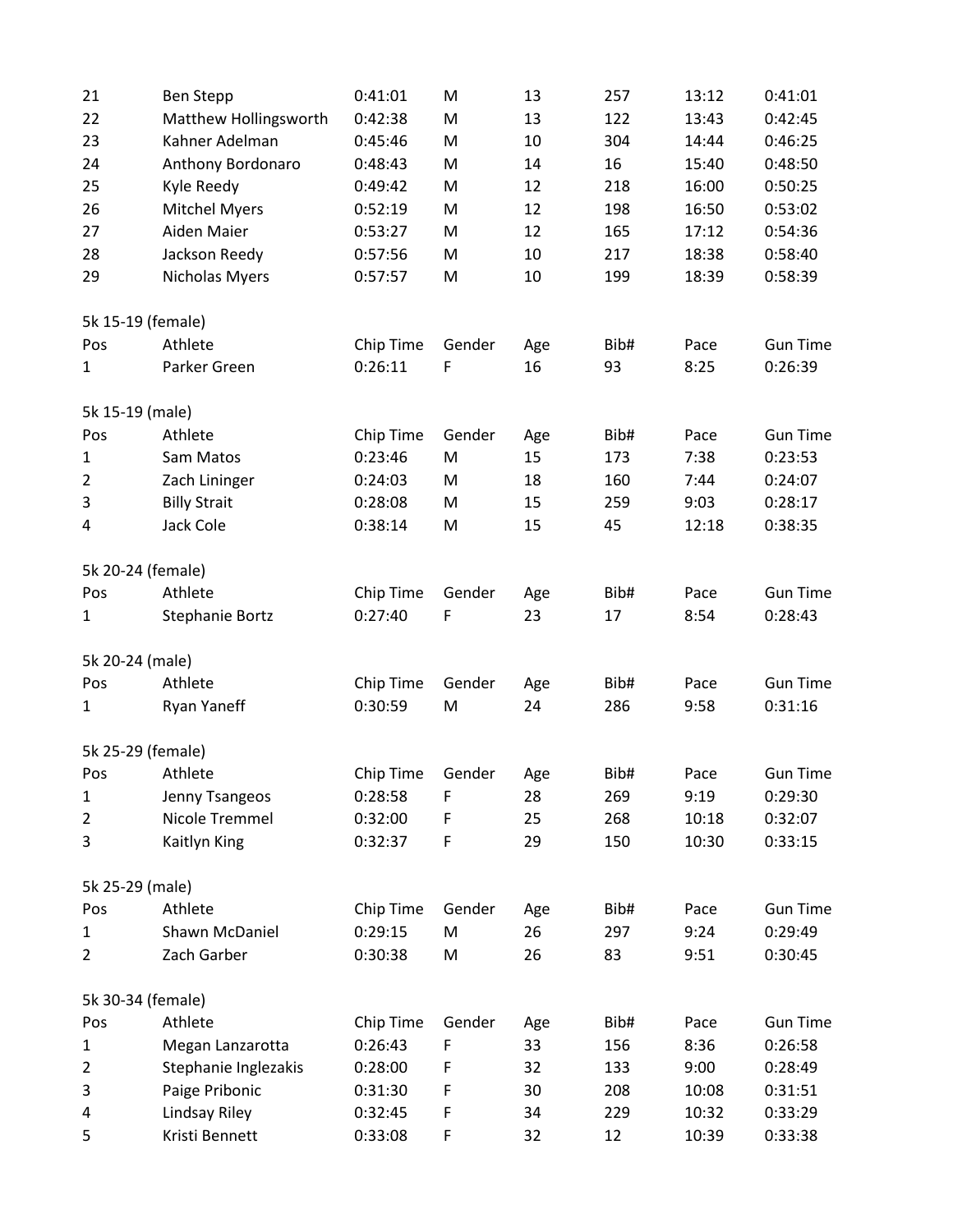| 6               | Kourtney Groholy        | 0:35:21   | F           | 31  | 95   | 11:22 | 0:35:25         |
|-----------------|-------------------------|-----------|-------------|-----|------|-------|-----------------|
| 7               | Erin Volk               | 0:37:44   | F           | 33  | 271  | 12:08 | 0:38:21         |
| 8               | Katie Bowman            | 0:37:44   | F           | 31  | 18   | 12:09 | 0:38:22         |
| 9               | Megan Smith             | 0:37:46   | F           | 32  | 253  | 12:09 | 0:38:03         |
| 10              | Joyce King              | 0:38:05   | $\mathsf F$ | 34  | 149  | 12:15 | 0:38:40         |
| 11              | Anna Evans              | 0:38:55   | F           | 32  | 73   | 12:31 | 0:39:57         |
| 12              | Rachel Boyle            | 0:39:58   | F           | 33  | 19   | 12:51 | 0:40:40         |
| 13              | <b>Tara Crawford</b>    | 0:45:11   | $\mathsf F$ | 30  | 53   | 14:32 | 0:45:43         |
| 14              | Rebecca Curtis          | 0:48:20   | F           | 33  | 292  | 15:33 | 0:49:03         |
| 15              | <b>RACHEL HENNINGER</b> | 0:49:22   | $\mathsf F$ | 30  | 106  | 15:53 | 0:49:53         |
| 16              | Katie Wilkins           | 0:54:34   | F           | 33  | 279  | 17:34 | 0:55:35         |
| 17              | Michelle Mechling       | 0:57:13   | $\mathsf F$ | 32  | 177  | 18:25 | 0:58:15         |
| 5k 30-34 (male) |                         |           |             |     |      |       |                 |
| Pos             | Athlete                 | Chip Time | Gender      | Age | Bib# | Pace  | <b>Gun Time</b> |
| 1               | Daniel Lewis            | 0:21:40   | M           | 30  | 293  | 6:58  | 0:21:44         |
| $\overline{2}$  | <b>Brian Evans</b>      | 0:25:55   | M           | 33  | 74   | 8:20  | 0:27:03         |
| 3               | Justin Lipscomb         | 0:33:26   | M           | 31  | 161  | 10:45 | 0:33:47         |
| 4               | Chris Cain              | 0:34:05   | M           | 33  | 26   | 10:58 | 0:34:35         |
| 5               | Ryan Whitfield          | 0:37:22   | M           | 34  | 277  | 12:01 | 0:37:54         |
|                 | 5k 35-39 (female)       |           |             |     |      |       |                 |
| Pos             | Athlete                 | Chip Time | Gender      | Age | Bib# | Pace  | <b>Gun Time</b> |
| 1               | Sarah Shimp             | 0:25:52   | $\mathsf F$ | 36  | 250  | 8:19  | 0:25:59         |
| $\overline{2}$  | <b>Allison Gareri</b>   | 0:26:00   | $\mathsf F$ | 37  | 85   | 8:22  | 0:26:04         |
| 3               | Andrea Monter           | 0:27:43   | F           | 35  | 188  | 8:55  | 0:27:54         |
| 4               | Nicole Karl             | 0:28:35   | F           | 38  | 141  | 9:12  | 0:28:42         |
| 5               | <b>Heather Waechter</b> | 0:29:28   | F           | 36  | 272  | 9:29  | 0:29:44         |
| 6               | Jennifer Minne          | 0:30:59   | $\mathsf F$ | 37  | 186  | 9:58  | 0:31:08         |
| 7               | <b>Candace Hughes</b>   | 0:31:10   | F           | 39  | 127  | 10:02 | 0:31:37         |
| 8               | Whitney Kennedy         | 0:34:42   | F           | 39  | 146  | 11:10 | 0:35:40         |
| 9               | jenifer kisak           | 0:35:47   | F           | 36  | 151  | 11:31 | 0:36:39         |
| 10              | Ali Gareri              | 0:37:54   | F           | 35  | 84   | 12:12 | 0:38:15         |
| 11              | Chelsea Weyand          | 0:38:57   | F           | 38  | 275  | 12:32 | 0:39:24         |
| 12              | Melanie Ivan-Yanok      | 0:39:13   | F           | 38  | 137  | 12:37 | 0:39:13         |
| 13              | Nicole Reinhardt        | 0:40:49   | F           | 38  | 222  | 13:08 | 0:41:17         |
| 14              | Angela Willis           | 0:45:02   | F           | 35  | 280  | 14:29 | 0:45:22         |
| 15              | Nicole Hoff             | 0:49:28   | F           | 39  | 117  | 15:55 | 0:50:11         |
| 16              | <b>Beth Fazek</b>       | 0:50:47   | F           | 39  | 400  | 16:20 | 0:51:28         |
| 17              | <b>Brandie Reedy</b>    | 0:52:20   | F           | 39  | 216  | 16:50 | 0:53:03         |
| 18              | <b>Hilliary Bennett</b> | 0:55:57   | F           | 38  | 10   | 18:00 | 0:56:50         |
| 19              | Renuka Raje             | 0:57:58   | F           | 37  | 212  | 18:39 | 0:58:52         |
| 5k 35-39 (male) |                         |           |             |     |      |       |                 |
| Pos             | Athlete                 | Chip Time | Gender      | Age | Bib# | Pace  | <b>Gun Time</b> |
| $\mathbf 1$     | Cory Kendrick           | 0:23:22   | M           | 39  | 145  | 7:31  | 0:23:25         |
| $\overline{2}$  | Nicholas Xeros          | 0:23:36   | M           | 39  | 285  | 7:36  | 0:24:01         |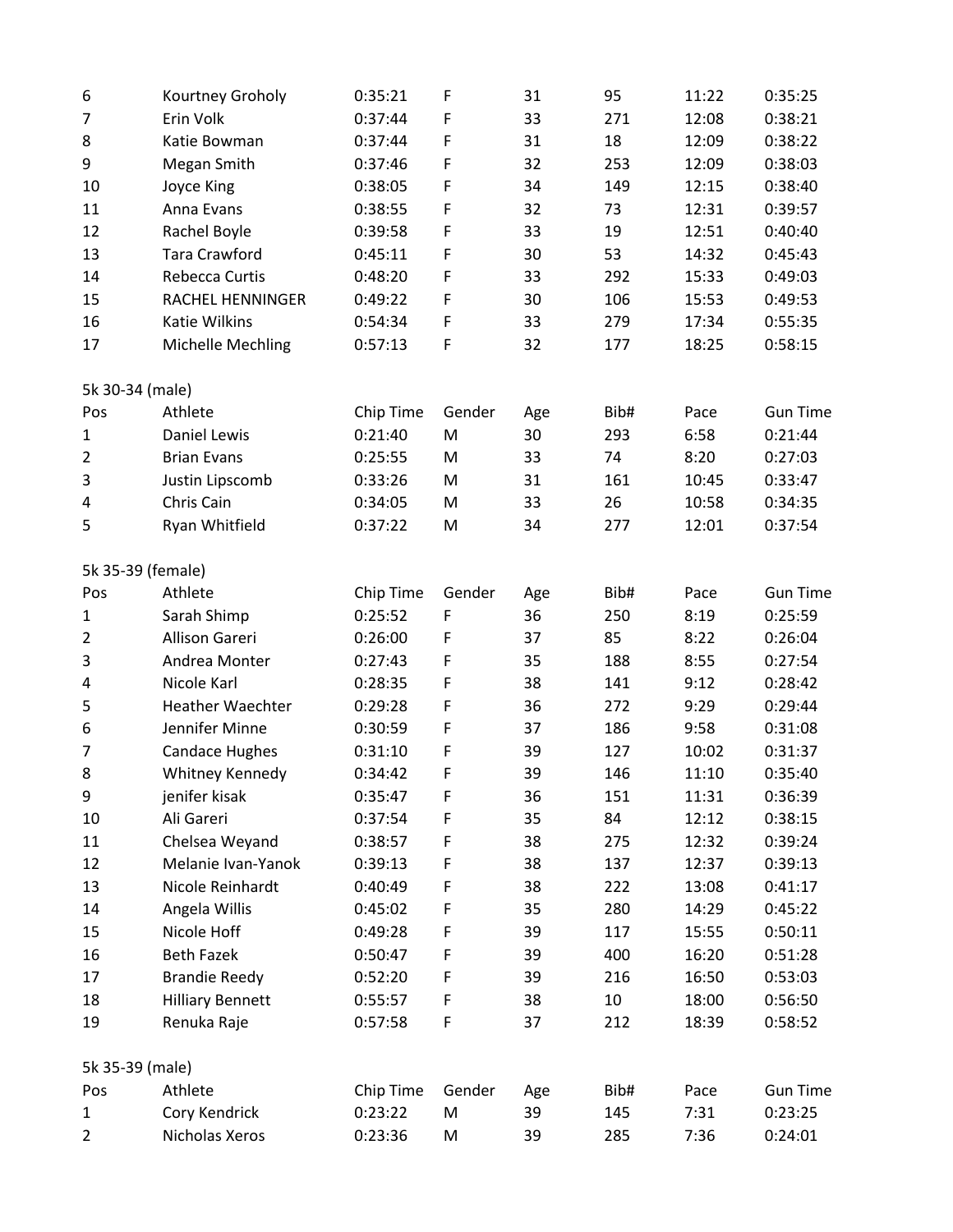| 3                 | Pete Husted                | 0:24:33   | M           | 35  | 132  | 7:54  | 0:25:11         |
|-------------------|----------------------------|-----------|-------------|-----|------|-------|-----------------|
| 4                 | <b>Ben Flossie</b>         | 0:24:38   | M           | 39  | 76   | 7:55  | 0:24:42         |
| 5                 | Kyle Moore                 | 0:24:43   | M           | 37  | 190  | 7:57  | 0:25:35         |
| 6                 | Nick Monter                | 0:25:25   | M           | 39  | 189  | 8:11  | 0:25:37         |
| $\overline{7}$    | Ryan Cook                  | 0:26:11   | M           | 38  | 52   | 8:25  | 0:27:10         |
| 8                 | Will Murray                | 0:29:34   | M           | 37  | 196  | 9:31  | 0:29:53         |
| 9                 | Michael DeMarsh            | 0:33:05   | M           | 37  | 59   | 10:39 | 0:33:40         |
| 10                | <b>Steven Dubbert</b>      | 0:40:11   | M           | 38  | 67   | 12:56 | 0:41:42         |
| 11                | Shawn Heimann              | 0:42:08   | M           | 37  | 102  | 13:33 | 0:42:48         |
| 12                | Eric Chojnacki             | 0:44:22   | M           | 39  | 41   | 14:16 | 0:44:46         |
| 13                | Douglas Hicks              | 0:49:07   | M           | 39  | 110  | 15:48 | 0:50:23         |
| 14                | Robert Froman              | 0:53:25   | M           | 38  | 79   | 17:11 | 0:54:10         |
| 15                | Mike Medal                 | 0:53:25   | M           | 37  | 180  | 17:11 | 0:54:36         |
| 16                | Lance Reed                 | 0:54:32   | M           | 37  | 215  | 17:33 | 0:55:37         |
| 5k 40-44 (female) |                            |           |             |     |      |       |                 |
| Pos               | Athlete                    | Chip Time | Gender      | Age | Bib# | Pace  | <b>Gun Time</b> |
| 1                 | Jaclyn Blair               | 0:26:22   | $\mathsf F$ | 40  | 14   | 8:29  | 0:26:44         |
| $\overline{2}$    | <b>Kristin Susick</b>      | 0:30:04   | F           | 44  | 261  | 9:40  | 0:30:28         |
| 3                 | Kelli Hunka                | 0:33:27   | F           | 41  | 129  | 10:46 | 0:34:06         |
| 4                 | Sarah Castillo             | 0:36:02   | F           | 41  | 37   | 11:35 | 0:36:29         |
| 5                 | Jennifer Naylor            | 0:36:11   | F           | 40  | 200  | 11:38 | 0:36:49         |
| 6                 | Kimberly Adelman           | 0:45:45   | $\mathsf F$ | 42  | 303  | 14:43 | 0:46:25         |
| 7                 | Sondra Stepp               | 0:47:55   | F           | 43  | 258  | 15:25 | 0:47:55         |
| 5k 40-44 (male)   |                            |           |             |     |      |       |                 |
| Pos               | Athlete                    | Chip Time | Gender      | Age | Bib# | Pace  | <b>Gun Time</b> |
| $\mathbf{1}$      | Rob Robson                 | 0:21:20   | M           | 44  | 235  | 6:52  | 0:21:28         |
| $\overline{2}$    | James Chandler             | 0:23:28   | M           | 42  | 40   | 7:33  | 0:23:31         |
| 3                 | Kevin Dougherty            | 0:25:45   | M           | 42  | 301  | 8:17  | 0:26:07         |
| 4                 | Kris Gaijer                | 0:25:51   | M           | 41  | 82   | 8:19  | 0:26:15         |
| 5                 | Nicholas Balliet           | 0:26:30   | M           | 43  | 9    | 8:32  | 0:27:34         |
| 6                 | Jeremy Reinhardt           | 0:27:18   | M           | 41  | 220  | 8:47  | 0:27:43         |
| 7                 | Shaun Starr                | 0:28:05   | M           | 43  | 255  | 9:02  | 0:29:15         |
| 8                 | <b>Todd Casey</b>          | 0:30:06   | M           | 43  | 33   | 9:41  | 0:30:34         |
| 9                 | Chaz Arnfield              | 0:30:14   | M           | 44  | 5    | 9:43  | 0:30:45         |
| 10                | <b>Brian Ruch</b>          | 0:31:58   | M           | 40  | 238  | 10:17 | 0:32:30         |
| 11                | <b>Michael Hughes</b>      | 0:37:04   | M           | 40  | 128  | 11:55 | 0:37:33         |
| 12                | <b>Brian Karl</b>          | 0:42:10   | M           | 42  | 140  | 13:34 | 0:42:25         |
| 13                | Adam Wittensoldner         | 0:51:40   | M           | 40  | 281  | 16:38 | 0:52:34         |
| 14                | Michael Bennett            | 0:56:55   | M           | 41  | 13   | 18:19 | 0:57:00         |
| 15                | Nihar Raje                 | 0:57:53   | M           | 40  | 211  | 18:38 | 0:58:52         |
| 16                | <b>Brian Hollingsworth</b> | 0:57:54   | M           | 41  | 119  | 18:38 | 0:58:20         |
| 5k 45-49 (female) |                            |           |             |     |      |       |                 |
| Pos               | Athlete                    | Chip Time | Gender      | Age | Bib# | Pace  | <b>Gun Time</b> |
| $\mathbf 1$       | Christine Muniak           | 0:25:39   | F           | 45  | 192  | 8:15  | 0:25:43         |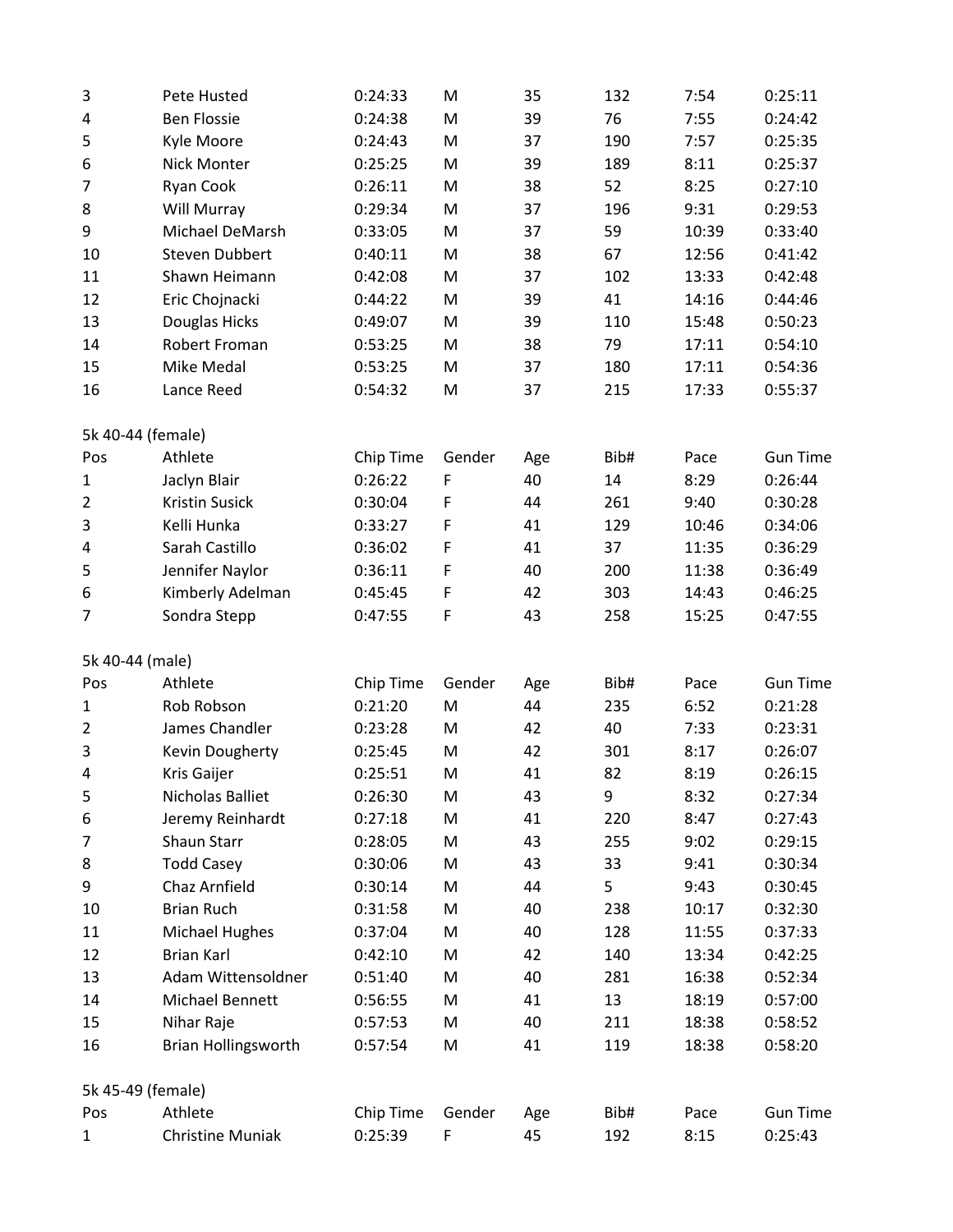| $\overline{2}$    | <b>Heather Parsons</b>   | 0:33:32   | F           | 45  | 203                     | 10:47 | 0:33:43         |
|-------------------|--------------------------|-----------|-------------|-----|-------------------------|-------|-----------------|
| 3                 | Jennifer Taylor          | 0:41:51   | F           | 48  | 264                     | 13:28 | 0:42:00         |
| 4                 | Mary Marcin              | 0:51:27   | $\mathsf F$ | 46  | 168                     | 16:33 | 0:52:46         |
| 5k 45-49 (male)   |                          |           |             |     |                         |       |                 |
| Pos               | Athlete                  | Chip Time | Gender      | Age | Bib#                    | Pace  | <b>Gun Time</b> |
| $\mathbf{1}$      | <b>Ben Stahl</b>         | 0:20:37   | M           | 46  | 299                     | 6:38  | 0:20:53         |
| $\overline{2}$    | Jeff Taylor              | 0:24:39   | M           | 48  | 263                     | 7:56  | 0:24:44         |
| 3                 | Mike Angerstien          | 0:24:47   | M           | 45  | $\overline{\mathbf{4}}$ | 7:58  | 0:24:52         |
| 4                 | <b>Troy Beadling</b>     | 0:25:36   | M           | 46  | 296                     | 8:14  | 0:25:56         |
| 5                 | Andy Dunchuck            | 0:27:56   | M           | 49  | 68                      | 8:59  | 0:28:38         |
| 6                 | Jon Salmon               | 0:33:27   | M           | 47  | 243                     | 10:46 | 0:33:43         |
| $\overline{7}$    | Michael Hilgert          | 0:34:03   | M           | 49  | 113                     | 10:57 | 0:34:57         |
| 8                 | Paul Naylor              | 0:36:12   | M           | 46  | 201                     | 11:39 | 0:36:49         |
| 9                 | Mike Isakov              | 0:38:28   | M           | 45  | 135                     | 12:22 | 0:39:44         |
| 10                | Dave Condon              | 0:46:22   | M           | 49  | 47                      | 14:55 | 0:47:55         |
| 5k 50-54 (female) |                          |           |             |     |                         |       |                 |
| Pos               | Athlete                  | Chip Time | Gender      | Age | Bib#                    | Pace  | <b>Gun Time</b> |
| $\mathbf{1}$      | <b>Christine Myers</b>   | 0:29:55   | F           | 50  | 197                     | 9:37  | 0:30:33         |
| $\overline{2}$    | <b>Angel Seeley</b>      | 0:33:25   | F           | 51  | 298                     | 10:45 | 0:33:43         |
| 3                 | <b>Stacey Custer</b>     | 0:40:01   | F           | 50  | 56                      | 12:52 | 0:40:40         |
| 4                 | Jennifer Wallace-Hayes   | 0:48:22   | F           | 52  | 274                     | 15:34 | 0:49:03         |
| 5k 55-59 (female) |                          |           |             |     |                         |       |                 |
| Pos               | Athlete                  | Chip Time | Gender      | Age | Bib#                    | Pace  | <b>Gun Time</b> |
| 1                 | <b>Wendy Hilgert</b>     | 0:37:37   | F           | 55  | 114                     | 12:06 | 0:37:45         |
| 2                 | Jeri Mahoney             | 0:50:34   | F           | 59  | 164                     | 16:16 | 0:51:27         |
| 5k 55-59 (male)   |                          |           |             |     |                         |       |                 |
| Pos               | Athlete                  | Chip Time | Gender      | Age | Bib#                    | Pace  | <b>Gun Time</b> |
| 1                 | <b>Neal Manning</b>      | 0:23:54   | M           | 57  | 167                     | 7:41  | 0:23:59         |
| $\overline{2}$    | Robb Tacelosky           | 0:25:36   | M           | 55  | 302                     | 8:14  | 0:25:54         |
| 3                 | <b>SCOTT PLUMMER</b>     | 0:26:22   | M           | 58  | 206                     | 8:29  | 0:26:39         |
| 4                 | <b>Bob Kropff</b>        | 0:29:31   | M           | 55  | 154                     | 9:30  | 0:30:13         |
| 5                 | <b>Gerard Neugebauer</b> | 0:34:58   | M           | 57  | 294                     | 11:15 | 0:36:10         |
| 6                 | Gordon Cole              | 0:38:19   | M           | 55  | 44                      | 12:20 | 0:38:40         |
| 5k 60-64 (female) |                          |           |             |     |                         |       |                 |
| Pos               | Athlete                  | Chip Time | Gender      | Age | Bib#                    | Pace  | <b>Gun Time</b> |
| $\mathbf{1}$      | Ellen Fryer              | 0:41:39   | F           | 61  | 80                      | 13:24 | 0:42:38         |
| $\overline{2}$    | Paula Gareri             | 0:45:02   | F           | 63  | 87                      | 14:29 | 0:45:22         |
| 3                 | Barbara Alder            | 0:51:09   | F           | 62  | $\overline{2}$          | 16:27 | 0:51:16         |
| 4                 | <b>Wendy Higley</b>      | 0:52:15   | $\mathsf F$ | 61  | 305                     | 16:49 | 0:52:15         |
| 5k 60-64 (male)   |                          |           |             |     |                         |       |                 |
|                   |                          |           |             |     |                         |       |                 |